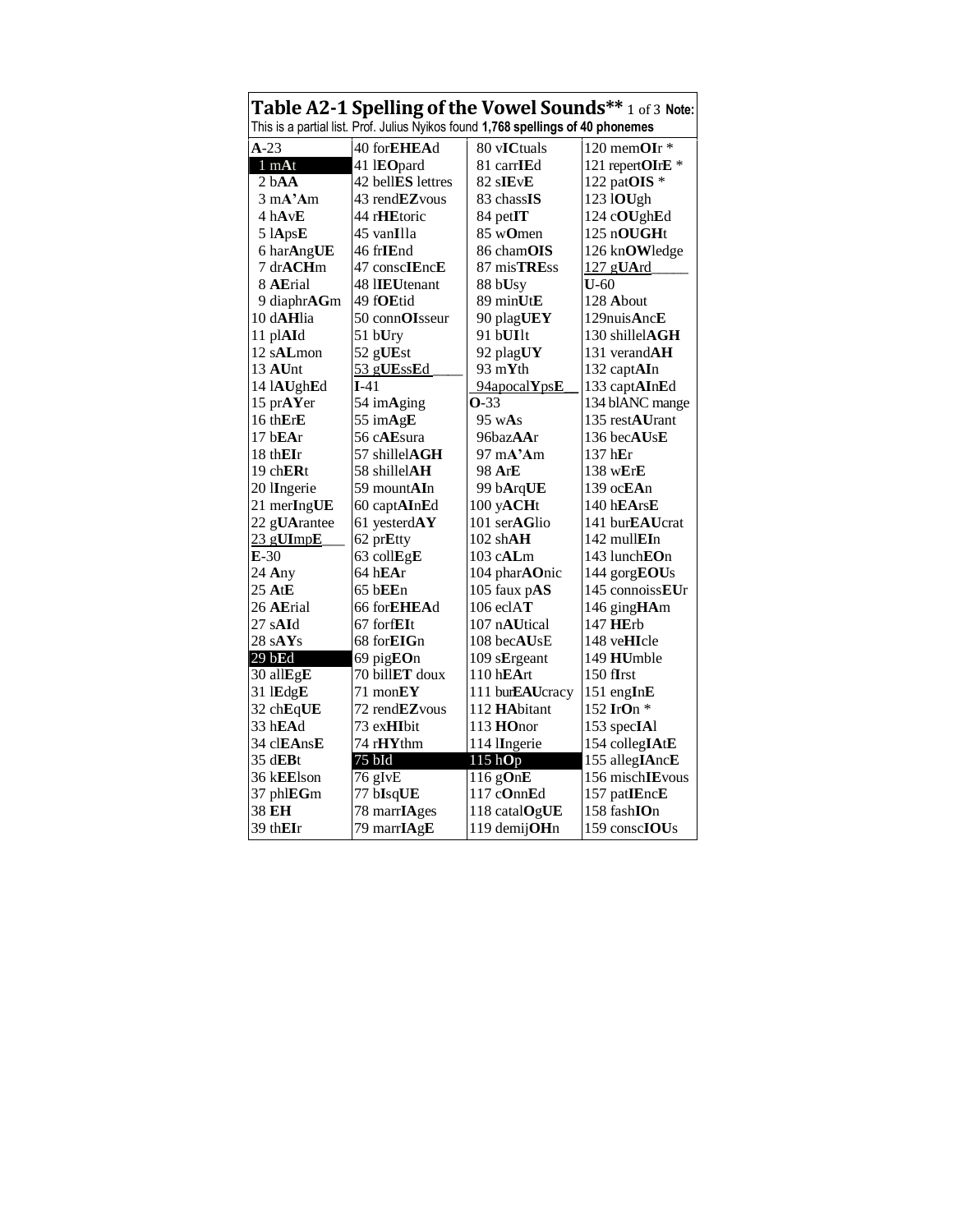| Table A2-1 Spelling of the Vowel Sounds** 2 of 3                                       |                     |                                                           |                                            |
|----------------------------------------------------------------------------------------|---------------------|-----------------------------------------------------------|--------------------------------------------|
| Note: This is a partial list. Prof. Julius Nyikos found 1,768 spellings of 40 phonemes |                     |                                                           |                                            |
| 160 peopLE $*$                                                                         | $200$ sOft          | 238 sauerkrAUt                                            | 278 r <b>EIG</b> n                         |
| 161 criticisM *                                                                        | $201$ gOnE          | 239 gIAOUr                                                | 279 rEIGnEd                                |
| $162$ sOn                                                                              | 202 tOrqUE          | 240 HOUr                                                  | 280 grEIGE                                 |
| $163$ sOmE                                                                             | 203 brOAd           | 241 <b>IOUd</b>                                           | 281 slEIGH                                 |
| 164 OnE $*$                                                                            | 204 mem $OIr*$      | 242 hOUsE                                                 | 282 wEIGHEd                                |
| 165 tOngUE                                                                             | 205 turquOIsE       | 243 renOUncE                                              | 283 dossi $ER$                             |
| 166 cupbOArd                                                                           | 206 sOLder          | 244 dOUBt                                                 | 284 berET                                  |
| $167$ dOEs                                                                             | 207 cOUgh           | 245 bOUGH                                                 | 285 prEY                                   |
| 168 avOIrdupois                                                                        | 208 fOUGHt          | 246 plOUGHEd                                              | 286 EYrE                                   |
| 169 porpOIsE                                                                           | 209 tOWArd          | $247$ nOW                                                 | 287 conv <b>EYE</b> d                      |
| 170 cOLOnel *                                                                          | $210$ sqUAll        | 248 brOWsE                                                | 288 EYOt                                   |
| $171$ bl $\mathbf{OOd}$                                                                | 211 sWOrd           | 249 allOWEd                                               | 289 HEIr                                   |
| 172 tOUgh                                                                              | $OI-12$             | $AE-42$                                                   | 290 linger $IE$                            |
| 173 tOUchEd                                                                            | $212$ lAWyer        | 250 fAding                                                | 291 bouqUET                                |
| 174 thorOUGHly                                                                         | 213 OII             | 251 fAdE                                                  | <b>EE-30</b>                               |
| 175 c <b>OUL</b> d                                                                     | $214 \text{ nOIsE}$ | 252 plAgUing                                              | 292 AEon                                   |
| 176 pillOWcase                                                                         | 215 pOIGnant        | 253 plAgUE                                                | 293 mE                                     |
| 177 bUd                                                                                | 216 cOIGnE          | 254 mAEstrom                                              | 294 th $\mathbf {E}\mathbf {s}\mathbf {E}$ |
| 178 pleas $UrE$                                                                        | $217$ bOY           | 255 chanpAGnE                                             | 295 E'En                                   |
| 179 jUdgE                                                                              | 218 gargOYIE        | 256 dAHlia                                                | 296 EAsy                                   |
| 180 brUsqUE                                                                            | 219emplOYEd         | $257 \text{ mAIn}$                                        | 297 IEAvE                                  |
| 181 piqUAnt                                                                            | 220 qUOIn           | 258 rAIsE                                                 | 298 IEAgUE                                 |
| 182 lacqUEr                                                                            | 221 turqUOIsE       | 259 arrAIGn                                               | 299 bEEp                                   |
| 183 liqUEUr                                                                            | 222 bUOY            | $260$ str $\mathbf{A} \mathbf{I} \mathbf{G} \mathbf{H}$ t | 300 chEEsE                                 |
| 184 bUHr                                                                               | 223 bUOYEd          | 261 hALFpenny                                             | 301 vEHicle                                |
| 185 liqUOr                                                                             | 00-13               | 262 gAOl                                                  | 302 EIther                                 |
| 186 boatsWAIn                                                                          | 224 plEUrisy        | 263 gAOlEd                                                | 303 recEIvE                                |
| $187$ mart $Yr$                                                                        | 225 silHOUette      | 264 gAUging                                               | 304 recEIPt                                |
| $AU-24$                                                                                | 226 wOlf            | 265 gAUgE                                                 | 305 pEOple                                 |
| 188 bAll                                                                               | $227$ gOOd          | $266$ dAY                                                 | 306 demESnE                                |
| 189 fAlsE                                                                              | 228 pOOH            | 267 plAYEd                                                | 307 kEY                                    |
| 190 hurr $AH$                                                                          | 229 wORsted         | 268 mAYOr                                                 | 308 k <b>EYE</b> d                         |
| 191 t <b>AL</b> k                                                                      | 230 bOUIllon        | 269 mElee                                                 | 309 diarrHEa                               |
| 192 extrAOrdinary                                                                      | 231 caoutch $OUC$   | $270$ th $ErE$                                            | $310$ skI                                  |
| 193 hAUl                                                                               | 232 cOULd           | 271 E'Er                                                  | $311 \text{ mark}$                         |
| 194 becAUsE                                                                            | 233 pUll            | 272 stEAk                                                 | 312 antIqUE                                |
| 195 c <b>AUGH</b> t                                                                    | $234 \text{ sUrE}$  | $273$ matin $EE$                                          | 313 grIEf                                  |
| 196 sAW                                                                                | 235 brUsqUE         | $274$ th $EGn$                                            | 314 bel <b>IE</b> vE                       |
| 197 AWE                                                                                | 236 tissUE          | 275 EH                                                    | 315 debrIS                                 |
| 198 exHAUst                                                                            | $QU-13$             | 276 vEIn                                                  | 316 esprIT                                 |
| 199 HOrs d'oeuvre                                                                      | 237 cAOUchouc       | 277 sEInE                                                 | 317 amOEba                                 |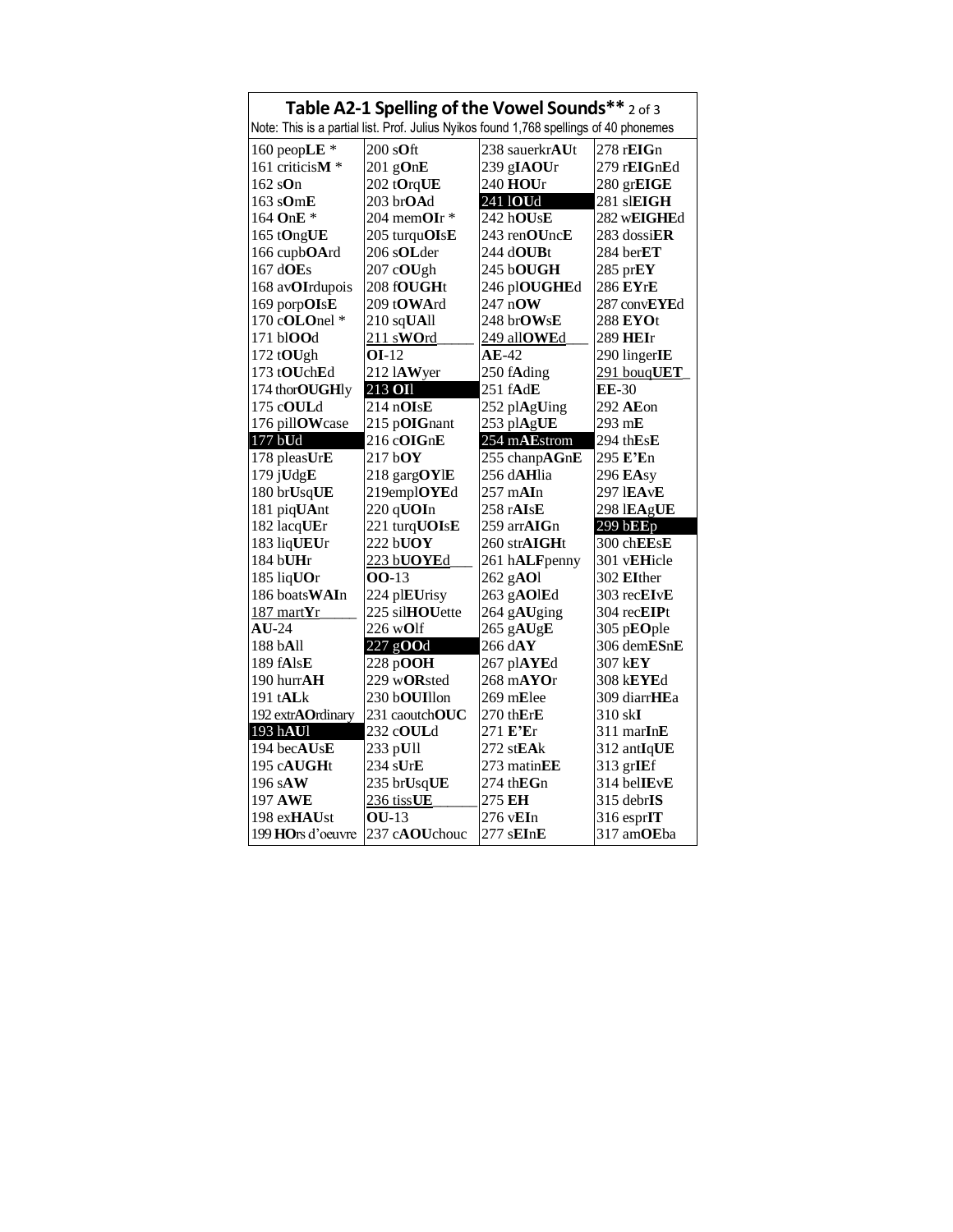| Table A2-1 Spelling of the Vowel Sounds** 3 of 3 |                        |                                                                                      |                                                         |
|--------------------------------------------------|------------------------|--------------------------------------------------------------------------------------|---------------------------------------------------------|
|                                                  |                        | Note: This is a partial list. Dr. Julius Nyikos found 1,768 spellings of 40 phonemes |                                                         |
| $318$ qUAY                                       | 347 ISland             | 376 d <b>OE</b>                                                                      | $405 \text{ mOvE}$                                      |
| 319 sqUEAk                                       | 348 I <b>IS</b> IE     | 377 imbr <b>OG</b> lio                                                               | $406$ shOE                                              |
| $320 \text{ mosq}$ UIto                          | 349 ch <b>OI</b> r *   | $378 \text{ col} \Omega \text{G} \text{n} \mathbf{E}$                                | 407 man <b>OEU</b> Jyre                                 |
| 321 trust $Y$                                    | 350 c $\bf OV$ ote     | 379 OH                                                                               | 408 t <b>OO</b>                                         |
| $IE-37$                                          | 351 gUIding            | 380 y <b>OL</b> k                                                                    | 409 1 <b>OO</b> s <b>E</b>                              |
| 322 mAEstro                                      | 352 gUIdE              | 381 d <b>OO</b> r                                                                    | $410$ wOOEd                                             |
| 323 asseg $AI$                                   | $353$ bUY              | $382$ aprop <b>OS</b>                                                                | 411 p $OOH$                                             |
| <b>324 AIslE</b>                                 | 354 gUYEd              | 383 dep $\overline{\text{OT}}$                                                       | 412 s $\rm{OUp}$                                        |
| $325$ bAYou                                      | 355 b ${\bf Y}$        | 384 s <b>OU</b>                                                                      | $413 \text{ rOLIE}$                                     |
| 326 AYE                                          | 356 tYpE               | 385 cOUrsE                                                                           | 414 dOUchEd                                             |
| 327 hEIst                                        | 357 d <b>YE</b>        | 386 th <b>OUGH</b>                                                                   | 415 den <b>OUE</b> ment                                 |
| 328 hEIGHt                                       | <b>OE-36</b>           | 387 kn $\alpha$ W                                                                    | $416$ thr $\mathbf{O} \mathbf{U} \mathbf{G} \mathbf{H}$ |
| $329$ gEYser                                     | 358 phar $AOH$         | 388 tOWArd                                                                           | 417br <b>OUGHA</b> m                                    |
| 330 EYE                                          | 359 chAUffeur          | 389 OWE                                                                              | 418 c <b>OUP</b>                                        |
| $331$ rHIno                                      | 360 mAUvE              | 390 qUAhog                                                                           | 419 rendezvOUS                                          |
| 332 rHInEstone                                   | 361 h <b>AUT</b> boy   | $391$ qUOth                                                                          | 420 rendezv <b>OUSE</b> d                               |
| 333 rHYolite                                     | 362 fAUX pas           | 392 qUOtE                                                                            | 421 ragOUT                                              |
| $334 \text{ rHYme}$                              | 363 plat <b>EAU</b>    | $393$ sWOrd                                                                          | $422$ billet dOUX                                       |
| 335 kInd                                         | 364 yEOman             | UE-40                                                                                | 423 fIU                                                 |
| 336 fInE                                         | $365$ sEW              | 394 c <b>AOU</b> tchouc                                                              | 424 rUIE                                                |
| 337 shIItake                                     | 366 s <b>EWE</b> d     | 395 IEEward                                                                          | 425 blUE                                                |
| 338 IrOn *                                       | $367$ gHOst            | 396 man <b>EU</b> ver                                                                | 426 impUGn *                                            |
| 339 oblIqUE                                      | 368 mustach $I$ O      | 397 d <b>EU</b> cE                                                                   | 427 bUHI                                                |
| 340 dIAmond                                      | 369 n <b>O</b>         | 398 cr $EW$                                                                          | 428 frUIt                                               |
| $341$ ind $ICt$                                  | 370 m $O$ r $E$        | 399 br <b>EWE</b> d                                                                  | $429$ crUIsE                                            |
| 342 pIE                                          | 371 O'Er               | 400 r <b>HEU</b> matic                                                               | $430$ bUO <sub>y</sub>                                  |
| $343 \text{ s}$ IGn                              | 372 r $O$ gUE          | 401 r <b>HU</b> barb                                                                 | 431 t <b>WO</b>                                         |
| $344 \text{ s}$ GnEd                             | 373 c <b>OA</b> 1      | 402 IIEU                                                                             | 432 WhO                                                 |
| $345$ hIGH                                       | 374 c $OArsE$          | $403$ j <b>IU</b> jitsu                                                              | 433 WhOsE                                               |
| 346 sIGHEd                                       | 375 b <b>OAT</b> swain | $404$ dO                                                                             |                                                         |

| Table A2-2 Spelling of the Consonant Sounds**10f3<br>Note: This is a partial list. Dr. Julius Nyikos found 1,768 spellings of 40 phonemes |                      |                      |                |
|-------------------------------------------------------------------------------------------------------------------------------------------|----------------------|----------------------|----------------|
| $B-7$                                                                                                                                     | $D-8$                | $448 \text{ meZ}$ zo | $455$ hall F   |
| 434 <b>Bad</b>                                                                                                                            | 441 <b>BD</b> ellium | $F-11$               | 456 telePHone  |
| 435 ru <b>BB</b> er                                                                                                                       | 442 <b>D</b> im      | 449 Fan              | 457 saPPHire   |
| 436 eBBEd                                                                                                                                 | 443 a $DD$           | 450 sa $FE$          | 458 lieUtenant |
| $437 \text{ roBE}$                                                                                                                        | 444 fa <b>DE</b>     | 451 oFF              | 459 Veldt      |
| 438 <b>BHang</b>                                                                                                                          | 445 <b>DH</b> ow     | 452 stuFFEd          | $G-9$          |
| 439 cuPBoard                                                                                                                              | 446 seemED           | $453$ oFTen          | 460 eCzema     |
| 440 hauTBov                                                                                                                               | 447 wou <b>LD</b>    | $454$ lau $GH$       | $461$ Get      |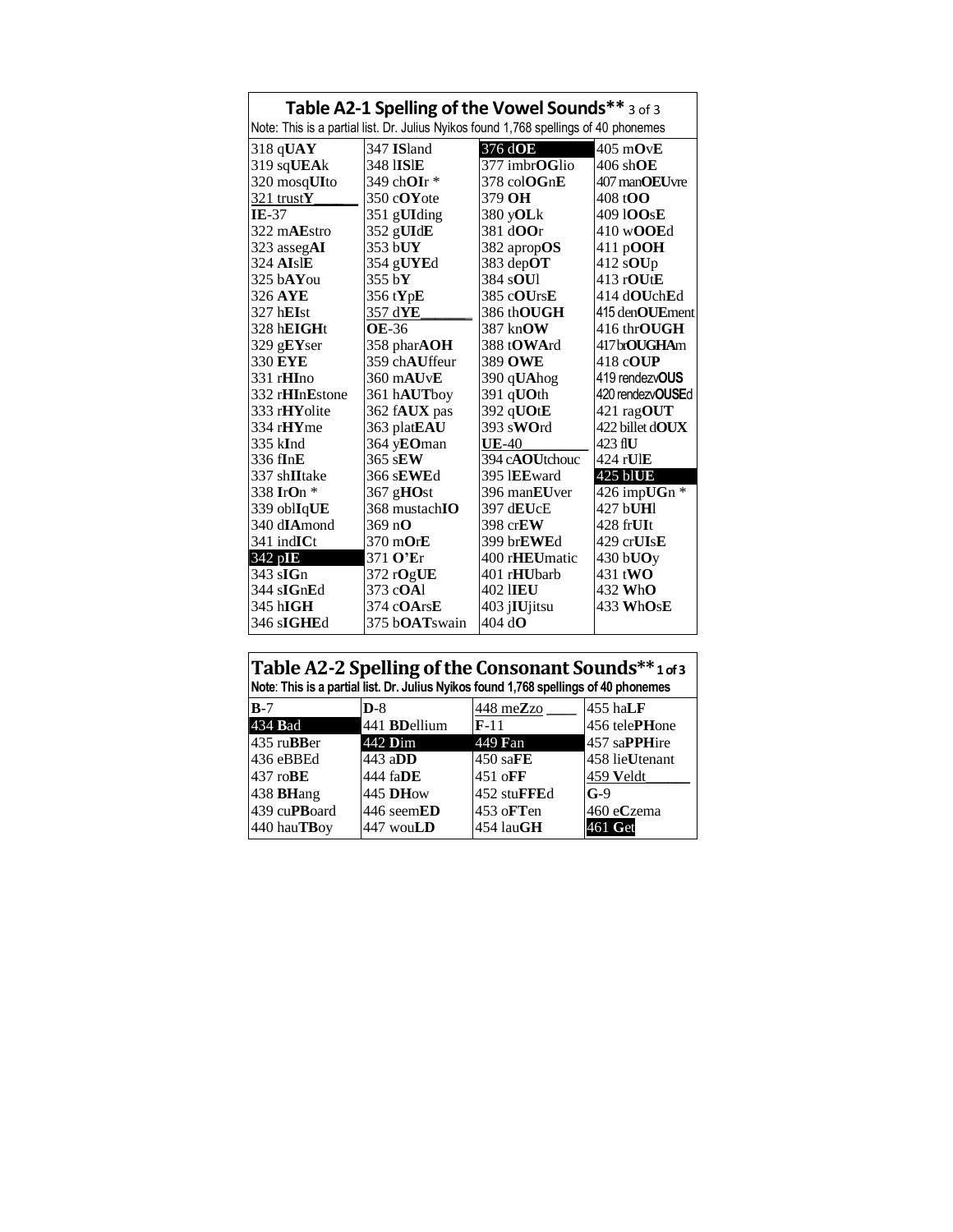| Table A2-2 Spelling of the Consonant Sounds**2of3 |                                        |                                                                                      |                           |
|---------------------------------------------------|----------------------------------------|--------------------------------------------------------------------------------------|---------------------------|
|                                                   |                                        | Note: This is a partial list. Dr. Julius Nyikos found 1,768 spellings of 40 phonemes |                           |
| 462 eGG                                           | 500 KHaki                              | 539 hyMN                                                                             | 577 refeRREd              |
| 463 beGGEd                                        | 501 chuKKa                             | $N-20$                                                                               | 578 diaRRHea              |
| 464 GHost                                         | 502 fa $\mathop{\rm LCon}\nolimits$    | 540 stu <b>DDING</b> sail                                                            | 579 ho <b>RS</b> d'oeuvre |
| 465 GUide                                         | 503 ta $\bf L K$                       | 541 opENing                                                                          | 580 moRTgage              |
| 466 plaGUE                                        | 504 Quit                               | $542$ siGN                                                                           | 581 Write                 |
| 467 eXam *                                        | 505 QUay                               | 543 viGNette *                                                                       | $S-26$                    |
| 468 eXHibit *                                     | 506 antiQUE                            | 544 KNot                                                                             | 582 $City$                |
| <b>H-4</b>                                        | 507 foRECAstle                         | 545 MNemonic                                                                         | 583 miCE                  |
| 469 Had                                           | 508 viSCount                           | 546 coMPtroller                                                                      | 584 <b>PS</b> alm         |
| 470 Jai alai                                      | 509 $eX$ cept                          | 547 Nut                                                                              | 585 woRSted               |
| 471 WHo                                           | $510$ neXt $*$                         | 548 maNana *                                                                         | 586 Sad                   |
| 472 WHich *                                       | 511 e <b>XH</b> ibit $*$               | 549 haNDsome                                                                         | 587 SCene                 |
| $J-14$                                            | 512 noXIous                            | 550 doNE                                                                             | 588 coaleSCE              |
| 473 spinaCH                                       | $L-16$                                 | 551 ipecacuaNHa                                                                      | 589 SCHism                |
| 474 eDucation                                     | 513 victu $AL$                         | 552 diNNer                                                                           | 590 mou $SE$              |
| 475 granDEur                                      | 514 victuALLer                         | 553 plaNNEd                                                                          | 591 diSHonest             |
| 476 juDGment                                      | 515 mus $CLE*$                         | 554 habitaNT                                                                         | 592 raSPberry             |
| 477 briDGE                                        | 516 intaGLio                           | 555 guNWale                                                                          | 593 leSS                  |
| $478$ solDIer                                     | 517 bu $\rm HL$                        | 556 reasONing                                                                        | 594 ki <b>SSE</b> d       |
| 479 a <b>DJ</b> ust                               | 518 Lad                                | 557 PNeumatic                                                                        | 595 liSTen                |
| $480$ Gem                                         | $519$ miLE                             | 558 demeSNE                                                                          | 596 iSTHmus               |
| 481 saGE                                          | 520 peopLE $*$                         | 559 kno <b>WN</b>                                                                    | 597 mi $\mathrm{s}$ TRess |
| 482 gorGEOus                                      | 521 siLHouette                         | P-7                                                                                  | 598 $SWord$               |
| 483 exaGGerate                                    | 522 aLL                                | 560 hiccouGH                                                                         | 599 <b>TS</b> ar          |
| 484 reGIon                                        | 523 traveLLEd                          | 561 ha <b>LFP</b> enny                                                               | 600 boaTSWain             |
| 485 Jam                                           | 524 kiLN                               | 562 Pan                                                                              | 601 wal $TZ$              |
| 486 haJJi                                         | 525 iSLand                             | 563 roPE                                                                             | 602 Xi                    |
| $K-26$                                            | 526 aiSLE                              | 564 shePHerd                                                                         | 603 ne $Xt *$             |
| 487 Can                                           | 527 nes $\mathrm{TLE}$ *               | 565 su $\bf PP$ er                                                                   | 604 eXHibition *          |
| 488 aCCount                                       | 528 knoWLedge                          | 566 flaPPEd                                                                          | $605$ pret $Zel$          |
| 489 saCCHarine                                    | M-11                                   | R-15                                                                                 | 606 scherZo               |
| 490 CHaos                                         | 529 draCHM                             | 567 quandARy                                                                         | 607 piZZicato *           |
| 491 aCHE                                          | 530 phleGM                             | 568 coLOnel                                                                          | $T-16$                    |
| 492 pi $CK$                                       | 531 caLM                               | 569 Ran                                                                              | $608$ de $BT$             |
| 493 loCKEd                                        | 532 Man                                | 570 puRE                                                                             | 609 yaCHT                 |
| 494 laCQUer                                       | 533 criticis $\overline{\mathbf{M}^*}$ | 571 they'RE                                                                          | $610$ indi $CT$           |
| 495 aCQUire *                                     | 534 coMB                               | 572 cent $RE*$                                                                       | $611$ hop $ED$            |
| 496 bisCUit                                       | 535 hoME                               | 573 RHyme                                                                            | 612 velDT                 |
| 497 louGH                                         | 536 MH <sub>o</sub>                    | 574 RHEumatism                                                                       | 613 askED                 |
| 498 Kin                                           | 537 duMMy                              | 575 coRPS                                                                            | $614 \text{ niGHT}$       |
| $499$ ba $KE$                                     | 538 slaMMEd                            | 576 me $\mathbf{R}$ Ry                                                               | 615 PHTHisic              |